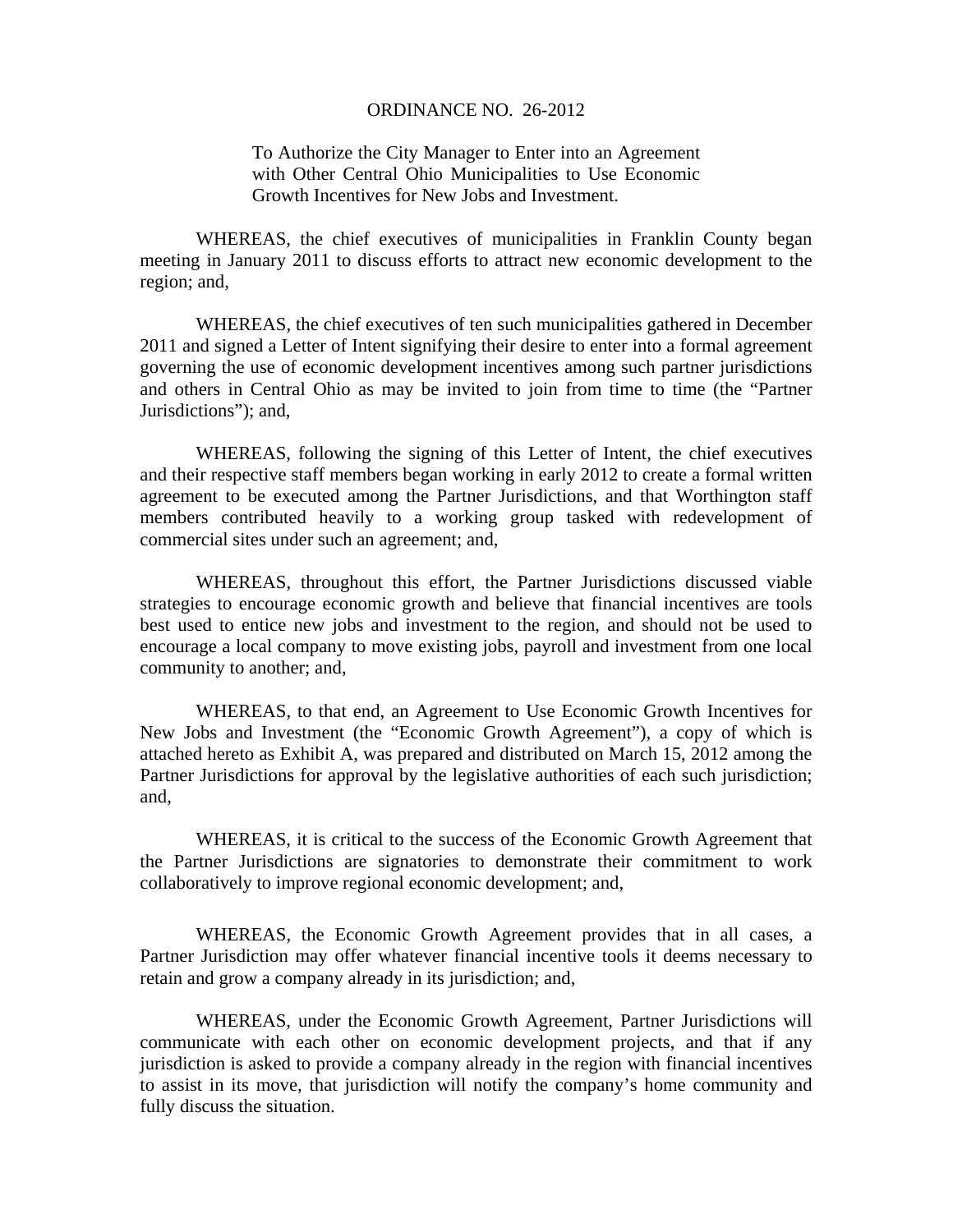#### ORDINANCE NO. 26-2012

NOW, THEREFORE, BE IT ORDAINED by the Council of the Municipality of Worthington, County of Franklin, State of Ohio:

SECTION 1. The City Manager is hereby authorized to execute the Economic Growth Agreement substantially similar to that appearing in Exhibit A and in a form not inconsistent with the terms of this Ordinance.

SECTION 2. That notice of passage of this Ordinance shall be posted in the Municipal Administration Building, the Worthington Library, the Griswold Center and the Worthington Community Center and shall set forth the title and effective date of the Ordinance and a statement that the Ordinance is on file in the Office of the Clerk of Council. This Ordinance shall take effect and be in force from and after the earliest period allowed by law and by the Charter of the City of Worthington, Ohio.

Passed September 17, 2012

 \_[Signature on File]\_\_\_\_\_\_\_\_\_\_\_\_\_\_\_\_ President Pro-Tem of Council

Attest:

\_[Signature on File]\_\_\_\_\_\_ P.H. September 17, 2012 Temporary Clerk of Council Effective October 10, 2012

Introduced September 4, 2012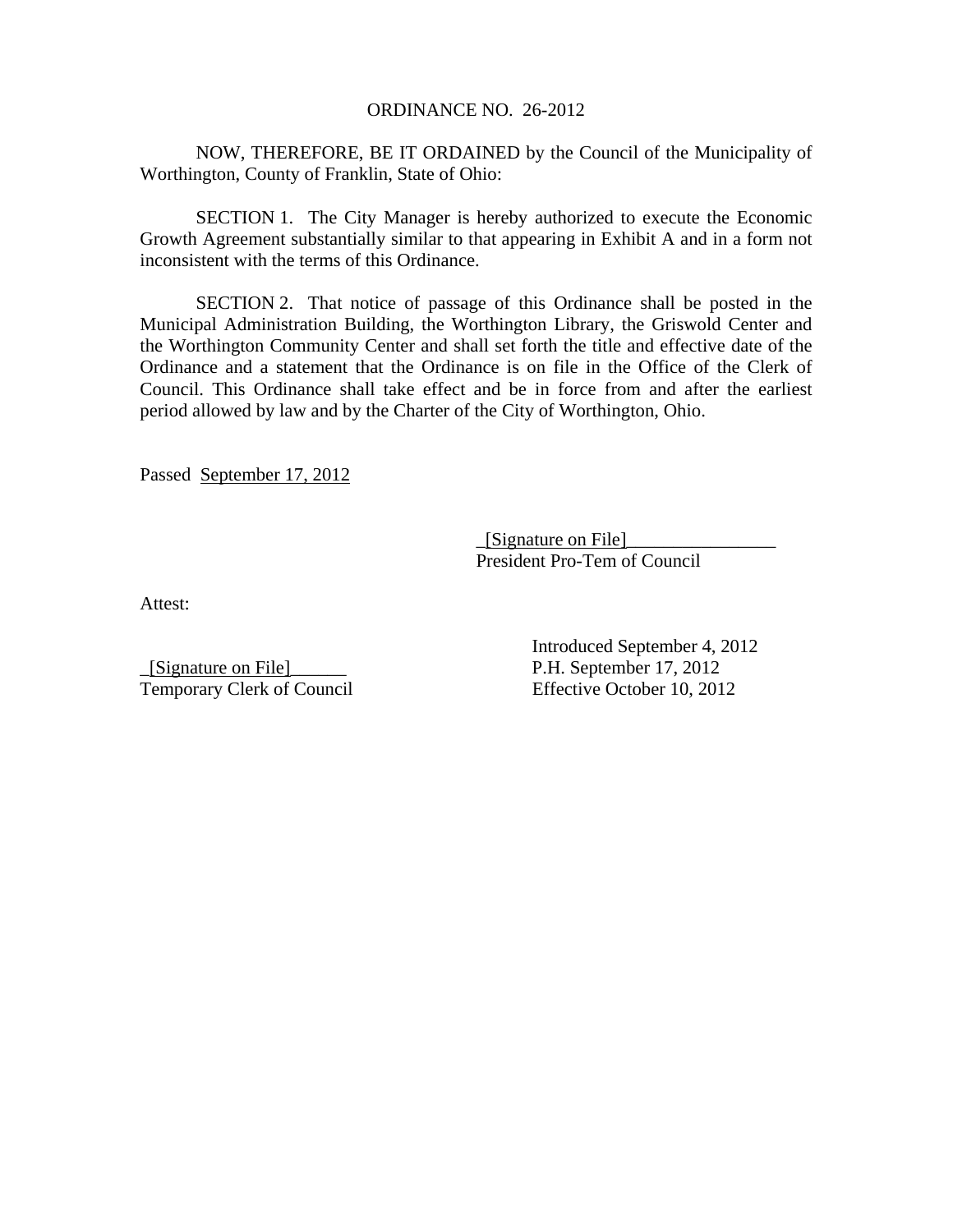## **EXHIBIT A**

### AGREEMENT TO USE ECONOMIC GROWTH INCENTIVES FOR NEW JOBS AND INVESTMENT

 *03/15/12 Draft* 

This Agreement ("Agreement") is entered into by \_\_\_\_\_\_\_\_\_\_\_\_\_\_\_\_\_\_\_\_\_\_\_\_\_\_\_\_\_\_\_\_\_ \_\_\_\_\_\_\_\_\_\_\_\_\_\_\_\_\_\_\_ (collectively, the "Partnering Jurisdictions" or the "Parties").

**WHEREAS,** local governments in Central Ohio have been meeting since January 27, 2011 to explore how they can best work together to attract new economic development to the region;

**WHEREAS,** the Parties have continued to meet and discuss viable strategies to encourage economic growth and believe that financial incentives are tools best used to entice new jobs and investment to the region, and should not be used to encourage a local company to move existing jobs and investment from one local community to another;

**WHEREAS,** to that end, the Partnering Jurisdictions have agreed to enter into this Agreement that limits the use of financial incentives to new jobs and investment in the region;

**NOW, THEREFORE,** in consideration of the foregoing, the Partnering Jurisdictions agree as follows:

- 1) Partnering Jurisdictions agree to use financial incentives on projects to attract new jobs and investment to the region. To this end, the Parties and their agents will offer financial incentives to attract new jobs and investment to the region or to support new jobs and investment of local companies in the region.
- 2) No Partnering Jurisdiction or its agents will use financial incentives to entice a local company to move existing jobs and investment from another Partnering Jurisdiction.
- 3) Nothing in this Agreement shall be construed to limit or preclude a Partnering Jurisdiction or its agents from offering whatever financial incentives are necessary to retain and grow a company already located within its jurisdiction.
- 4) Partnering Jurisdictions recognize that even as the Parties comply with this Agreement it is possible that a company in one Partnering Jurisdiction could decide to move existing jobs and investment to a location in another Partnering Jurisdiction and benefit from automatic real estate abatement or other financial incentives that would not require further agreement or legislative action. If this situation arises, any other Party, when approached by such company, may offer financial incentives in an amount up to the estimated value of the automatic abatement or incentives. The Partnering Jurisdictions agree to discuss such situations, share information, and determine this estimated value.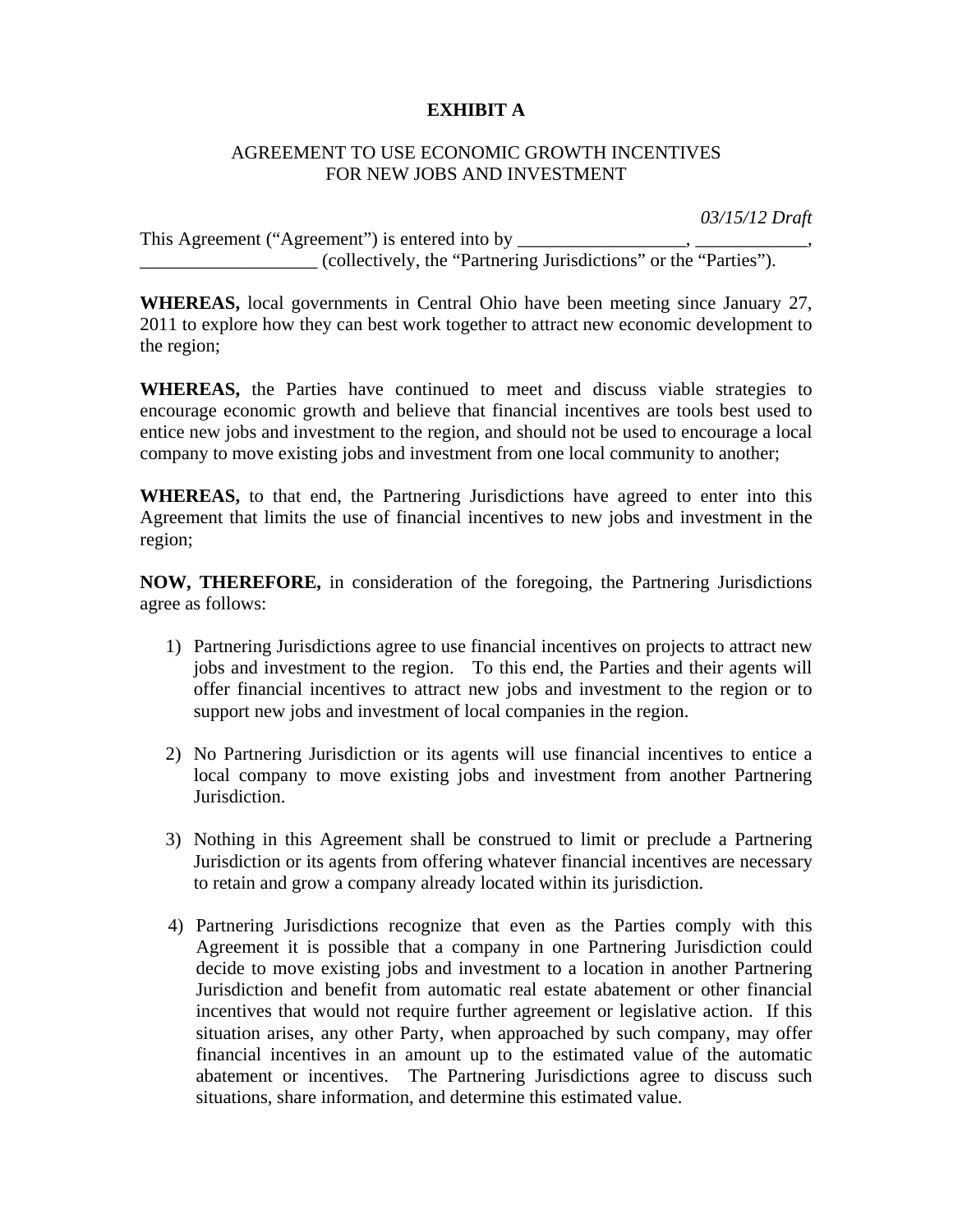- 5) Partnering Jurisdictions understand that it is in the public interest to communicate with each other on economic development projects and that if any Party is approached by a company in the region, or its agents, any development organization, or the State of Ohio for the purpose of such company receiving financial incentives, it will notify the Partner Jurisdiction in which the company is located. The Parties will discuss the situation, assess how it relates to provisions of this Agreement, assess whether the situation involves new jobs and investment, and determine and agree to a course of action that is mutually acceptable. If the Parties have difficulty resolving a situation, the other Partnering Jurisdictions will assist the Parties in efforts to reach agreement as provided for in section (6) of this Agreement.
- 6) Partnering Jurisdictions will meet once each quarter during the term of this Agreement or upon the request of any of the Parties to review the status of its implementation and discuss efforts towards refinement. In these meetings the parties will discuss such matters and how best to resolve such them through administrative actions or amendment of this Agreement. Furthermore, Partnering Jurisdictions may hold meetings, appoint panels of its members, or take other actions, as deemed appropriate, to assist Parties in efforts to reach agreement pursuant to under section (5) of the Agreement.
- 7) The term of this Agreement is from June 1, 2012 through December 31, 2013 ("Term"). The Agreement may be renewed in writing on the same terms and conditions for four consecutive, one-year terms.
- 8) The Partnering Jurisdictions agree to continue working with, and strengthening relationships with, development organizations such as, but not limited to, the Greater Columbus Chamber, Columbus 2020!, and other public agencies to enhance the economic development and recruiting efforts of Central Ohio.
- 9) The Parties hereto agree to work with other non-member local governments to gain their support and participation in this Agreement and engage them in the effort to bring new investment to Central Ohio for the collective benefit of the region. When a new jurisdiction adopts the Agreement, it shall become effective for the new jurisdiction on the earliest date provided for under the laws of the new jurisdiction and have the same expiration date and renewal terms as provided in section (7) of this Agreement.
- 10) The Parties also agree to continue to work towards Agreements on other important economic growth matters like the redevelopment of property within our region and attracting more companies to the region.
- 11) For the purposes of this Agreement, an agent of the Partnering jurisdiction include community improvement corporations, community development corporations, chambers of commerce, or any public or private organizations created by or working on behalf of the Partnering Jurisdiction to promote economic development and redevelopment.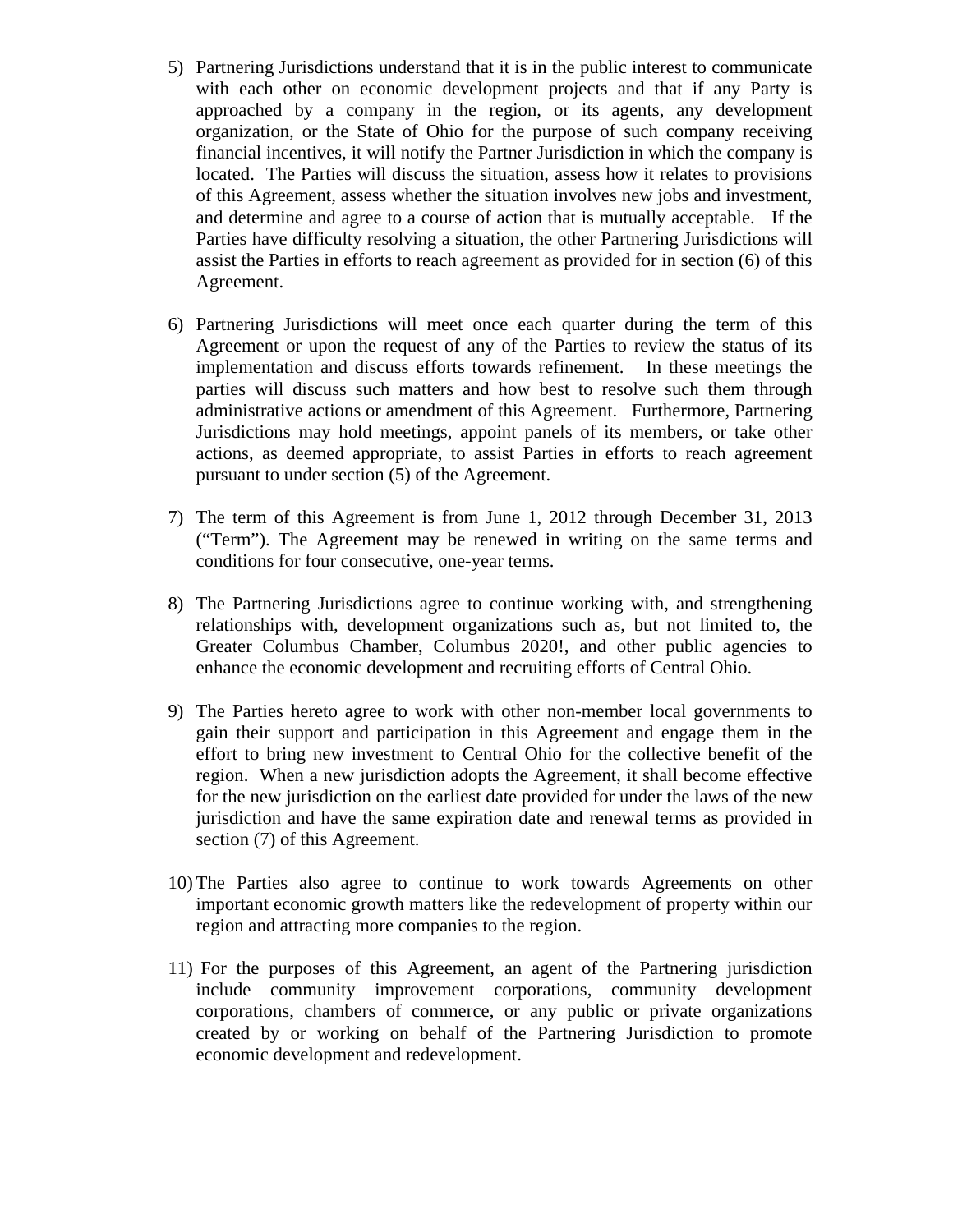12) For the purposes of this Agreement, financial incentives include performance based payroll incentives, cash, land, grants, loans, and tax credits, and any real estate tax abatements requiring the approval of an agreement by the legislative authority of a Partnering Jurisdiction or provided by an agent of the Partnering Jurisdiction. Financial incentives do not include public infrastructure.

**IN WITNESS WHEREOF,** the Partnering Jurisdictions, each by a duly authorized representative, have hereunto set their signatures below on the date so noted.